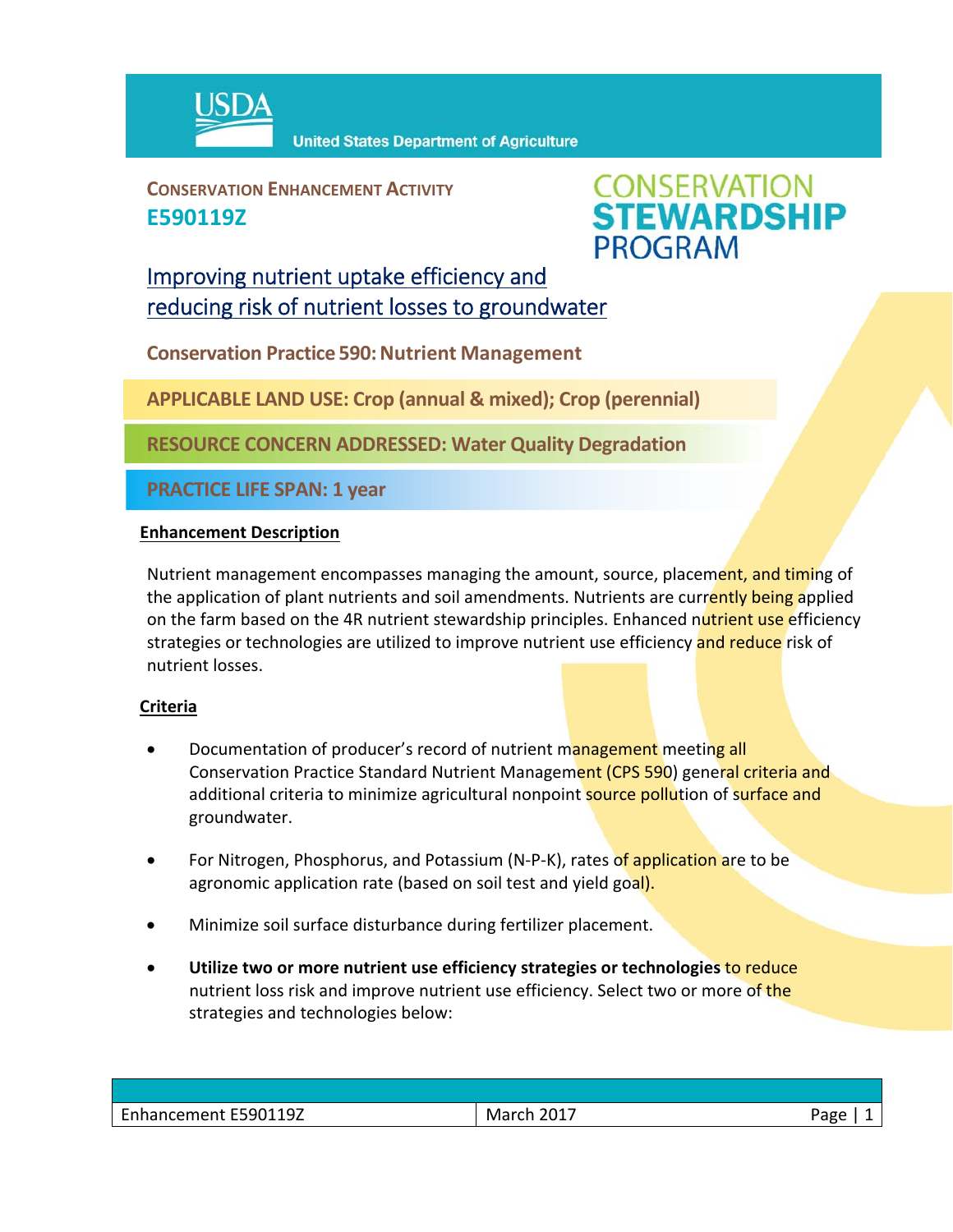

o Use Enhanced Efficiency Fertilizer (EEF) products with 1 or more nutrient applications.



- Nitrogen or phosphorous EEF products recommended by state Land Grant University (LGU) and concurred with by NRCS on all treatment acres to supply at least 50% of the pre‐emergent and early post emergent LGU recommended nitrogen or phosphorous requirements for the crop(s) grown.
- o Use in‐season soil nitrate sampling.
	- Use pre-sidedress soil nitrate test (PSNT) to determine the need and/or amount of additional nitrogen to be applied during sidedress/topdress N application. Conduct a PSNT on a selected crop (e.g. corn) to test if additional N fertilizer is needed.
- o Use in-season plant tissue sampling and analysis as a complement to soil testing.
	- **Follow local LGU and/or laboratory guidelines for interpretations of the** results and appropriate adjustments in the application of N and other nutrients.
- o Split nutrient applications.
	- **Apply no more than 50% of total crop nitrogen needs within 30 days prior to** planting (or in the case of hay or pasture after green up of dormant grasses). Apply the remaining nitrogen after crop emergence (or green up).
	- Post emergent nitrogen may be reduced based on crop scouting, in-season soil sampling/analysis, or plant tissue sampling/analysis.
- o Time nutrient application timing to match nutrient uptake timing.
	- **Apply nutrients no more than 30 days prior to planting date of annual crops.**
- o Nutrient application placement below soil surface.
	- Fertilizer is injected or incorporated at time of application.

| Enhancement E590119Z | March 2017 | Page |
|----------------------|------------|------|